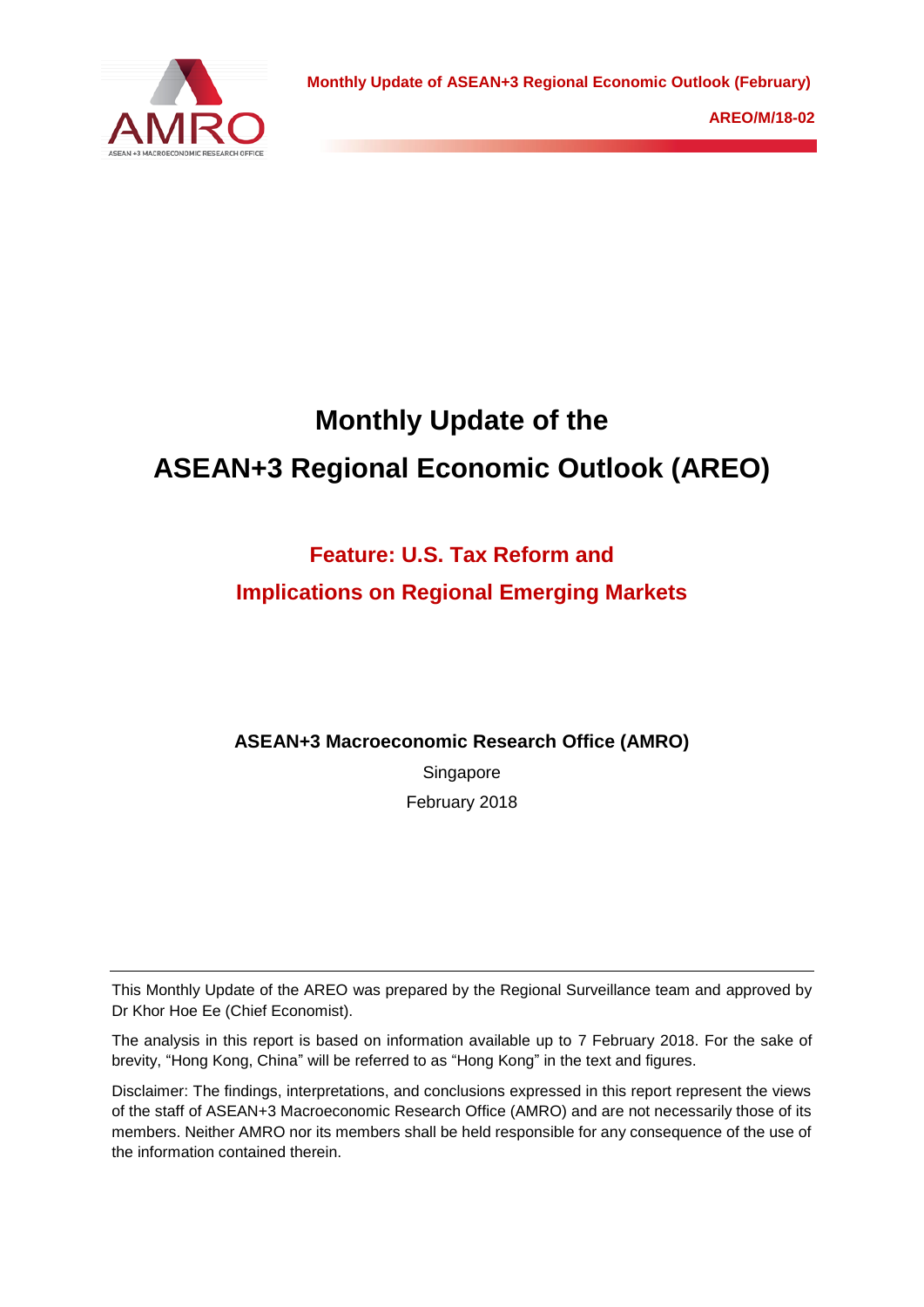

### **Global Growth Amidst Market Volatility**

**Early February saw more positive news of robust growth in the U.S. economy.** While growth in the U.S. economy slowed to 2.6 percent in Q4 2017, this was due to stronger consumer spending leading to higher import growth that outstripped export growth. The Eurozone economy grew by 2.3 percent in Q4 2017 driven by corporate investment while the U.K. economic growth was estimated to pick up to 2.0 percent (Chart 1).

### **Labor market developments in the U.S. economy suggest robust growth** (Chart 2).

- The U.S. economy added 200,000 jobs, much faster than the market expected (consensus forecast: +180,000 jobs). The unemployment rate remains unchanged however, at 4.1 percent.
- Average hourly nonfarm wages grew by the strongest since 2009 (+2.9 percent).

**Positive news on the U.S. economy however triggered underlying investor fears of reflation and an acceleration in U.S. monetary policy normalisation, leading to a sharp but short-lived market correction on 5-8 February 2018.**

After peaking towards end-January 2018, global equity markets suffered its worst single day slump on 5-6 February 2018. It was the largest intra-day decline since August 2015, triggered mainly by the selloff in U.S. markets, with the S&P500 and Dow Jones Industrial Average (DJIA) plunging over 4 percent. Advanced market equities were the hardest hit. Emerging markets, including in the ASEAN+3 region, while not spared, were relatively resilient (Tables 1 and 2).

- Market jitters reflect concerns about U.S. inflation, and expected inflation in the U.S. has also spiked up recently (Chart 3).
- Recent comments from policymakers, notably the outgoing Fed Chair Yellen<sup>1</sup>,

**.** 





Source: Reuters

#### **Table 1 U.S. Stock Market Performance (5 Feb 2018)**

| -------        |                                |        |  |  |
|----------------|--------------------------------|--------|--|--|
| <b>Indices</b> | % Change<br>Change             |        |  |  |
|                | (From Previous Close on 2 Feb) |        |  |  |
| S&P500         | $-113.2$                       | $-4.1$ |  |  |
| <b>DJIA</b>    | $-1,175.2$                     | $-4.6$ |  |  |
| <b>NASDAQ</b>  | $-264.4$                       | $-3.9$ |  |  |
|                |                                |        |  |  |

Source: Reuters

#### **Table 2. Global Stock Market Performance (A Comparison), (5 Feb 2018)**

| <b>Indices</b>          | <b>Change (Points)</b>         | % Change |  |  |
|-------------------------|--------------------------------|----------|--|--|
|                         | (From Previous Close on 2 Feb) |          |  |  |
|                         | U.S.                           |          |  |  |
| S&P500                  | $-113.2$                       | $-4.1$   |  |  |
| <b>DJIA</b>             | $-1,175.2$                     | $-4.6$   |  |  |
| <b>Europe</b>           |                                |          |  |  |
| EuroStoxx               | $-6.1$                         | $-1.6$   |  |  |
| <b>FTSE100</b>          | $-108.5$                       | $-1.5$   |  |  |
|                         | Japan                          |          |  |  |
| Nikkei 225              | $-592.4$                       | $-2.5$   |  |  |
| <b>Emerging Markets</b> |                                |          |  |  |
| Asia Ex-Japan           | $-9.5$                         | $-1.6$   |  |  |
| Latin America           | $-70.0$                        | $-2.2$   |  |  |
| <b>Emerging Europe</b>  | $-36.2$                        | $-1.7$   |  |  |

Source: Reuters

Note: Figures are as of 6<sup>th</sup> February 2018 for Europe, Japan and Emerging Morkets.

<sup>1</sup> In her interview with CBS on 4 February 2018, Yellen mentioned that the price-earnings ratios for U.S equities were near the high end of their historical ranges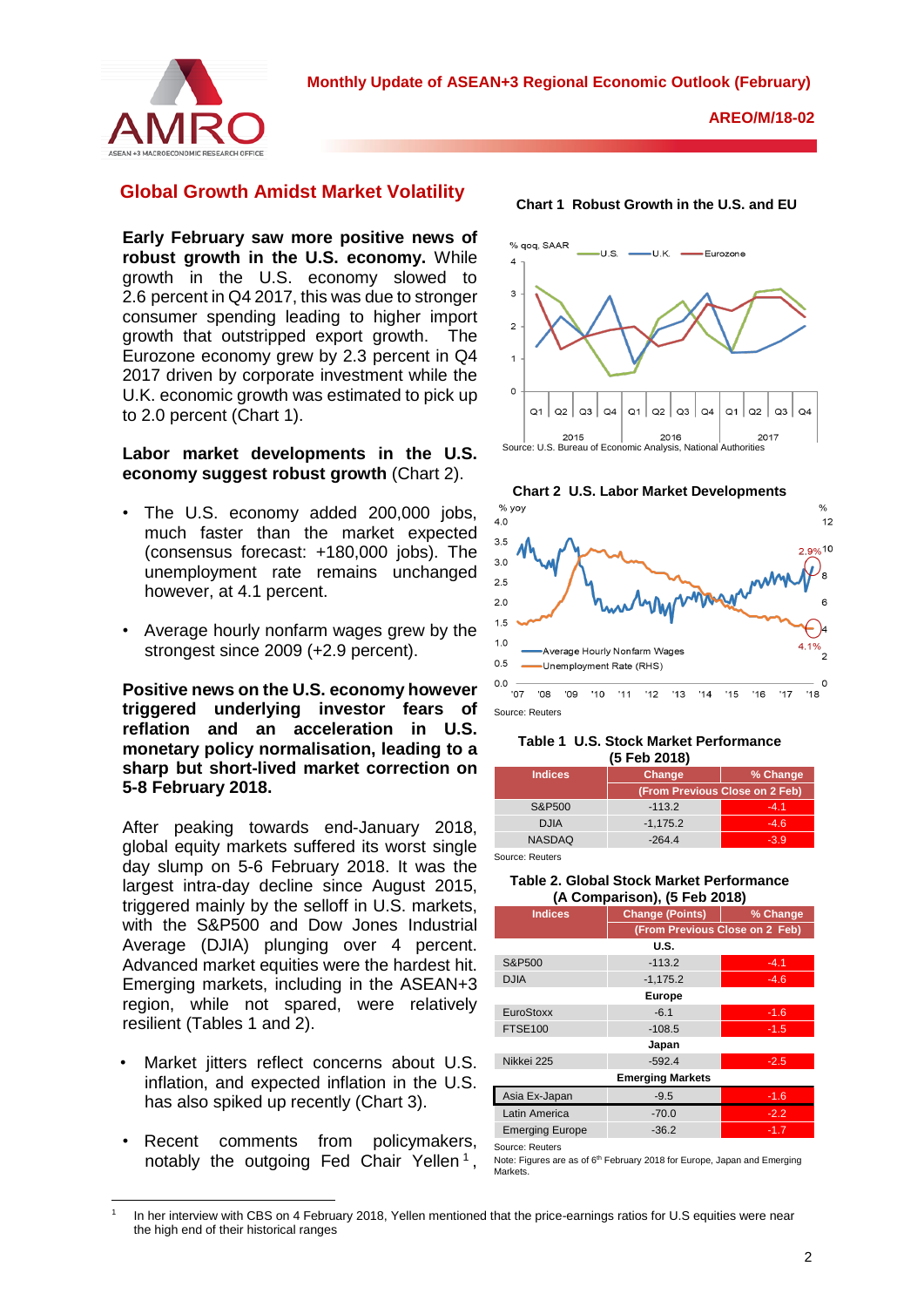

warning about the relatively high asset price valuations also contributed to market concerns.

Although there are reflation fears in the market, so far, inflation remains benign in the developed economies, as the U.S. Fed and the ECB have held interest rates.

# **Spillovers to Regional Markets**

**The short-term impact on regional markets are mainly in equities, bonds and the currencies markets, which rebounded quickly.**

- In **regional equity markets**, the impact was not as large (below 4 percent) at the close of trading on 5 and 6 February 2018. Most regional bourses (notably Vietnam, Philippines, Malaysia and Indonesia) rebounded the next day on 7 February (Chart 4).
- In **regional bond markets**, in tandem with rising U.S. Treasury yields (Chart 5), borrowing costs (10Y sovereign yields) in the regional emerging markets (EMs) have generally edged higher. While yields are noticeably higher at the start of 2018 in Korea and Philippines, they are not excessive given recent events. In contrast, in Thailand, Malaysia and Indonesia, yields are only higher by several basis points since January 2018.
- In terms of **capital flows**, after a largely sustained period of capital inflows, regional equity markets (Korea and ASEAN-5) saw some net outflows since 30 January 2018 (Chart 6). This is in line with earlier corrections in U.S. equity markets (which was prior to the sharp selloff on 5-6 February 2018). Regional EMs continue to benefit from net capital inflows into the bond markets, while regional EM currencies have been relatively stable.

**These themes of reflation triggering fasterthan-expected monetary policy normalisation in advanced economies can be expected to recur throughout the year.** 









**Chart 5 10Y U.S. Treasury Yields**

**Chart 6 Non-Resident Equity Capital Flows in ASEAN-5 Economies**



Source: Bloomberg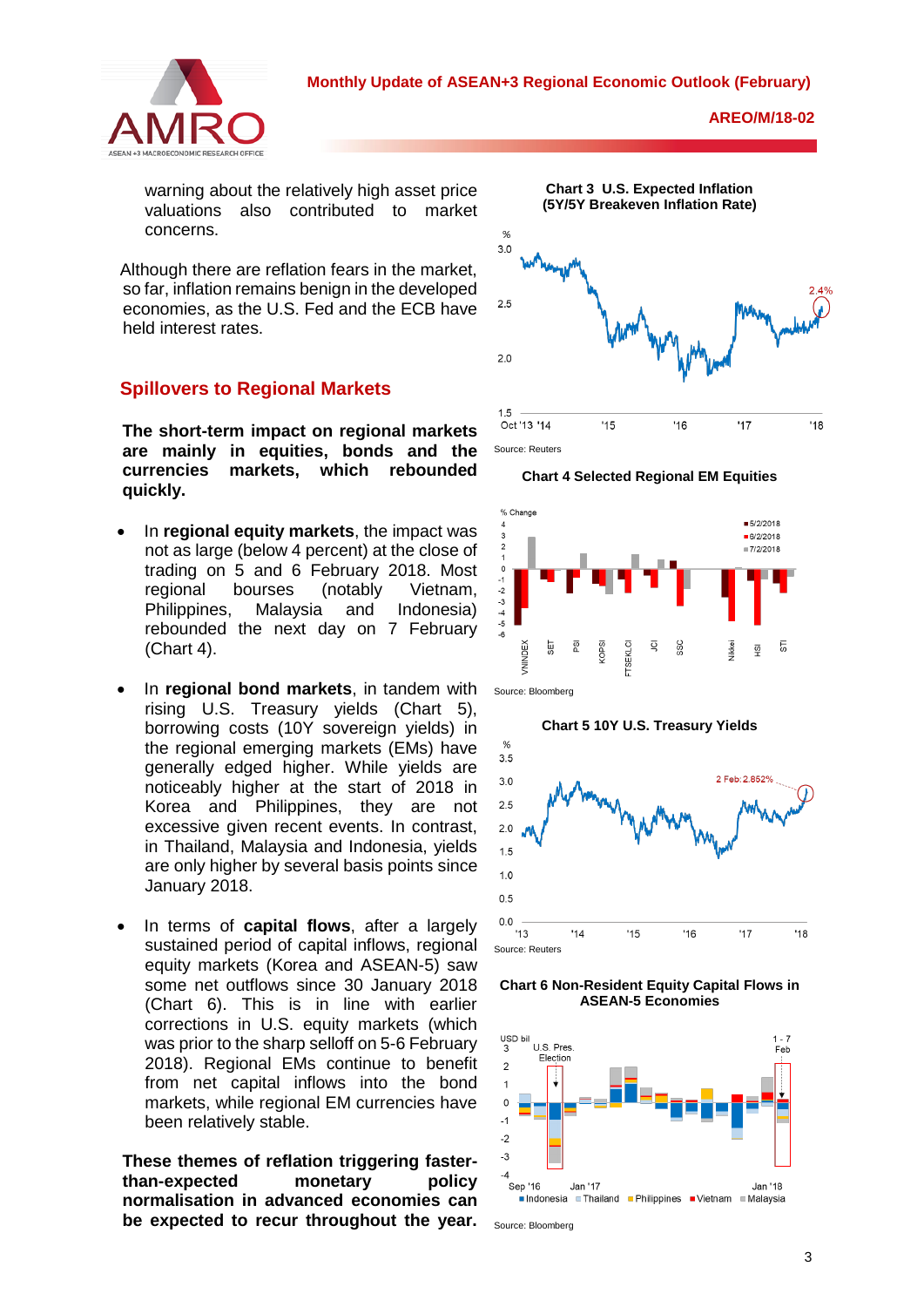

**AREO/M/18-02**

**Regional policymakers can therefore expect such episodes of market volatility after a prolonged period of market calm, as global financial conditions tighten, and should be careful not to overreact to short-term market gyrations.** 

Another source of market concern is the path of U.S. fiscal deficit following U.S. tax reforms, and its impact on U.S. Treasury yields and on emerging markets. This is explored in the **Feature on "U.S. Tax Reform and Implications on Regional Emerging Markets"** at the end of this Monthly Update.

# **Regional Economic Developments**

**Improvement in the overall global environment continues to be supportive of global demand.** Rising commodity prices (Chart 7) has also supported export earnings of commodity exporters in the region.

**China continues to post stronger than expected growth, reporting 6.8 percent yoy growth in Q4 2017** (Chart 8). Overall, the economy grew by 6.9 percent in 2017, above the government target. The growth was mainly driven by the recovery in global demand for Chinese exports as well as a strong increase in government-supported infrastructure investment. On the banking side, China's new loans continue to grow despite the government's campaign to curb financial system risks. With USD weakness, RMB continued to appreciate against the USD along with other regional currencies.

**Economic activity in Japan continues to pick up while inflation remained low, far below the target.** Indicators such as Purchasing Managers' Index and Industrial Production show a pickup in economic activity (Chart 9), with exports growing by 9.3 percent yoy in December 2017. On inflation, figures showed that it continued to be below the price stability government's target of 2 percent,

**Chart 7 Global Commodity Prices**



Note: The Bloomberg Commodity Index (BCOM) is made up of 22 exchange-traded futures on 20 physical commodities, which are weighted to account for economic significance and market liquidity. Among the commodities are Brent crude oil, corn, gold, natural gas, soybeans and WTI crude oil. Source: Bloomberg







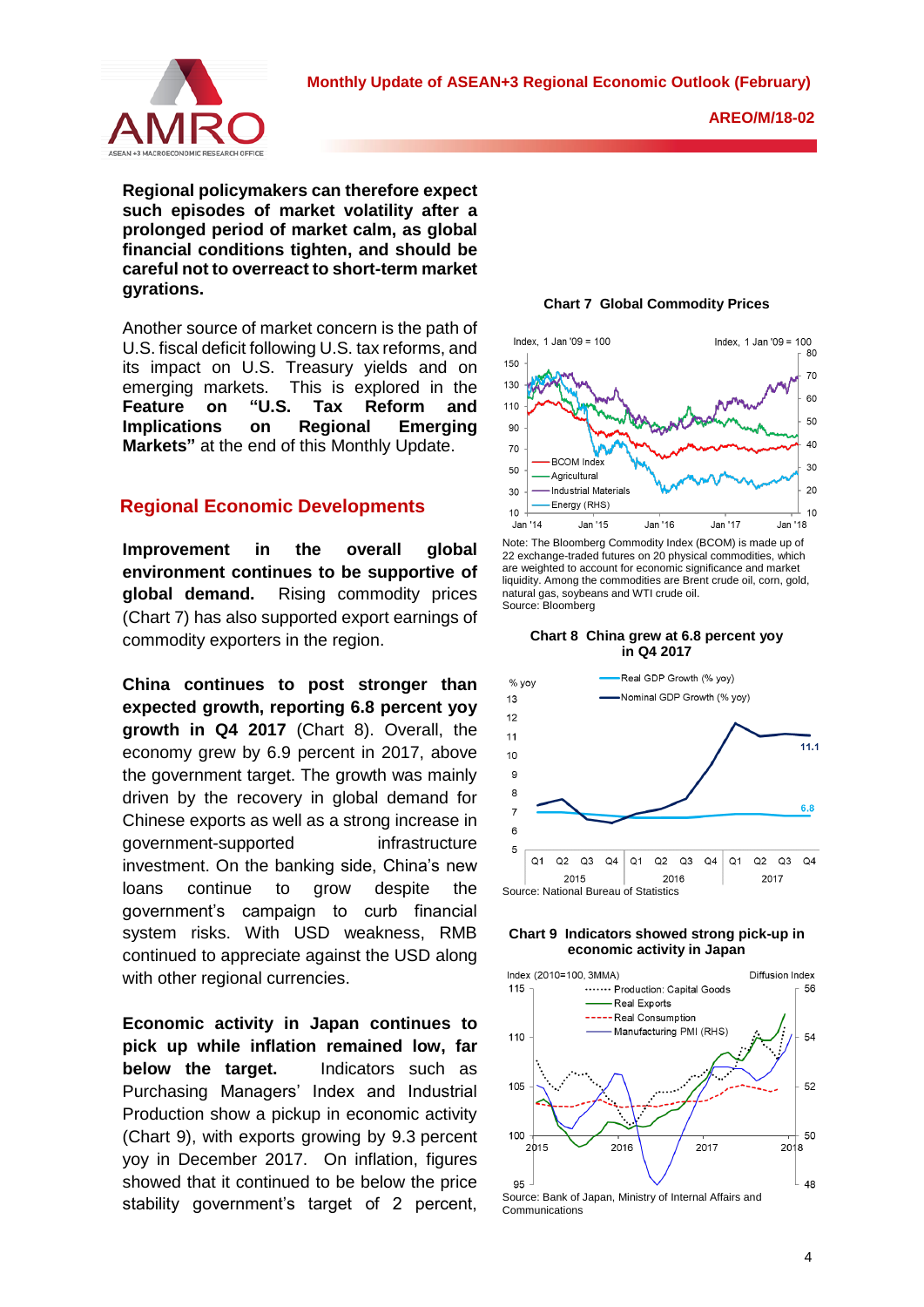

prompting the BOJ to continue its "QQE with YCC" in December 2017. In the financial market, JGB yields inched up in early 2018 and the JPY strengthened against the USD in February due to heightened risk aversion.

**In the region, GDP data releases show generally robust growth but slight moderation in some economies in Q4 2017 (Annex 1).** While growth was sustained in China, Indonesia and Vietnam, there was a slight slowdown for Korea, the Philippines and Singapore. The slowdown in these economies was mainly contributed by slower export growth. In Korea, the export growth slowdown was a result of a long 10-day holiday in October and base effects from strong Q3 growth.

**Monetary conditions remain accommodative with inflation moderating slightly, despite increases in commodity prices in recent months** (Chart 10). Central banks in the region such as Japan, Indonesia and Myanmar held interest rates whereas Malaysia raised its overnight policy rate as a pre-emptive measure to avoid buildup of risks as the economy continues on its growth path. While regional inflation remains benign, monetary policy space is narrowing as global financial conditions tighten.

# **Chart 10 Regional inflation continues to be benign**

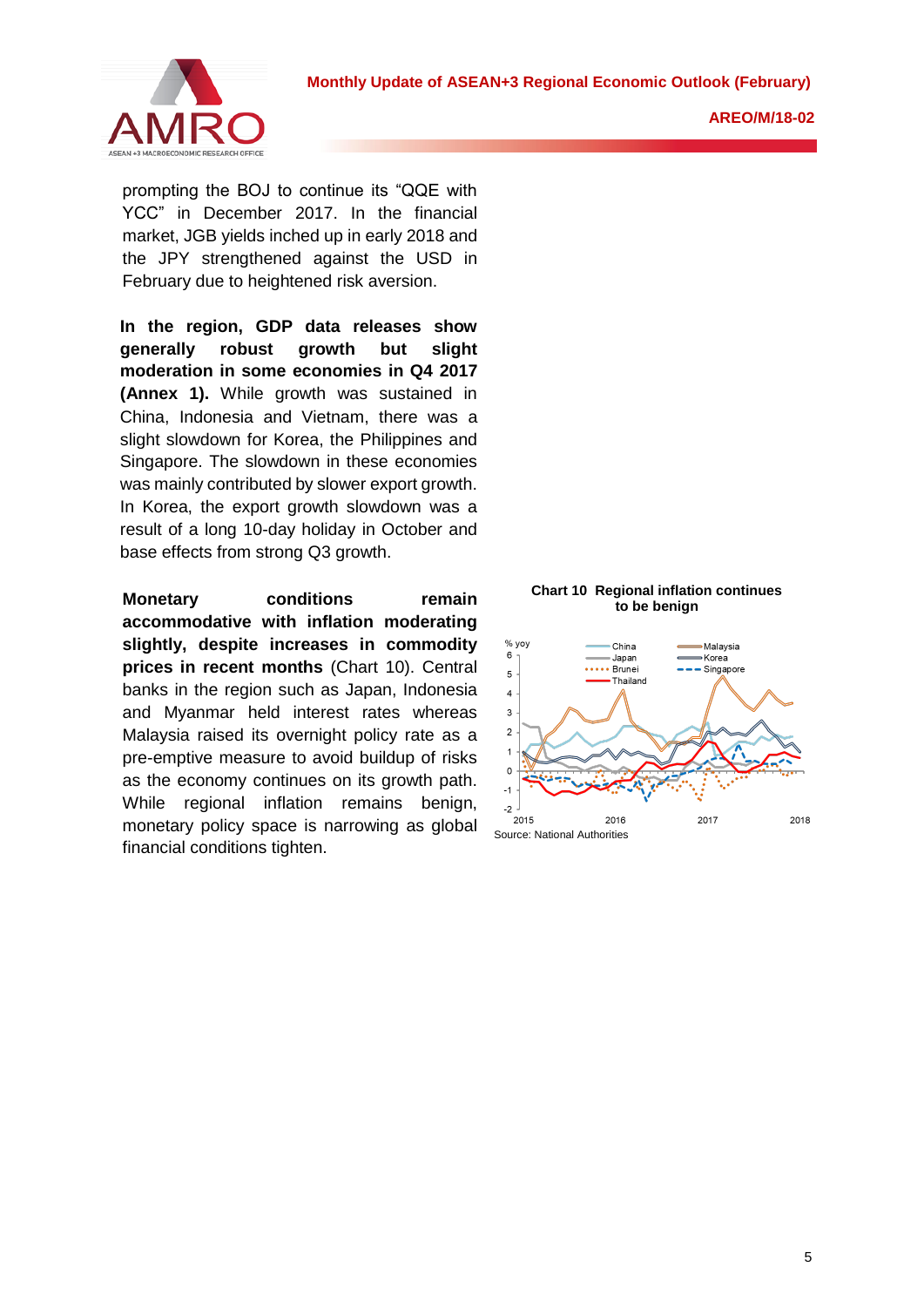

| <b>Economy</b> | Annual GDP Growth, % y-o-y |        |              |       |       |                          |
|----------------|----------------------------|--------|--------------|-------|-------|--------------------------|
|                | 2015                       | 2016   | <b>1Q'17</b> | 2Q'17 | 3Q'17 | 4Q'17*                   |
| China          | 6.9                        | 6.7    | 6.9          | 6.9   | 6.8   | 6.8                      |
| Hong Kong      | 2.4                        | 2.0    | 4.3          | 3.9   | 3.6   | ٠                        |
| Japan          | 1.4                        | 0.9    | 1.5          | 1.6   | 2.1   | $\overline{\phantom{a}}$ |
| Korea          | 2.8                        | 2.8    | 2.9          | 2.7   | 3.8   | 3.0                      |
| <b>Brunei</b>  | $-0.4$                     | $-2.5$ | $-1.7$       | 0.7   | 1.2   | $\overline{\phantom{a}}$ |
| Indonesia      | 4.9                        | 5.0    | 5.0          | 5.0   | 5.1   | 5.2                      |
| Malaysia       | 5.0                        | 4.2    | 5.6          | 5.8   | 6.2   | ٠                        |
| Philippines    | 6.1                        | 6.9    | 6.4          | 6.7   | 7.0   | 6.6                      |
| Singapore      | 2.0                        | 2.0    | 2.5          | 3.0   | 5.4   | 3.1                      |
| Thailand       | 2.9                        | 3.2    | 3.3          | 3.8   | 4.3   | $\overline{\phantom{0}}$ |
| Vietnam        | 6.7                        | 6.2    | 5.2          | 6.3   | 7.5   | 7.7                      |

# **Annex 1: Annual GDP Growth Figures for Selected ASEAN+3 Economies**

Source: National Authorities, Bloomberg, CEIC

\* Data not released as of 7 February 2018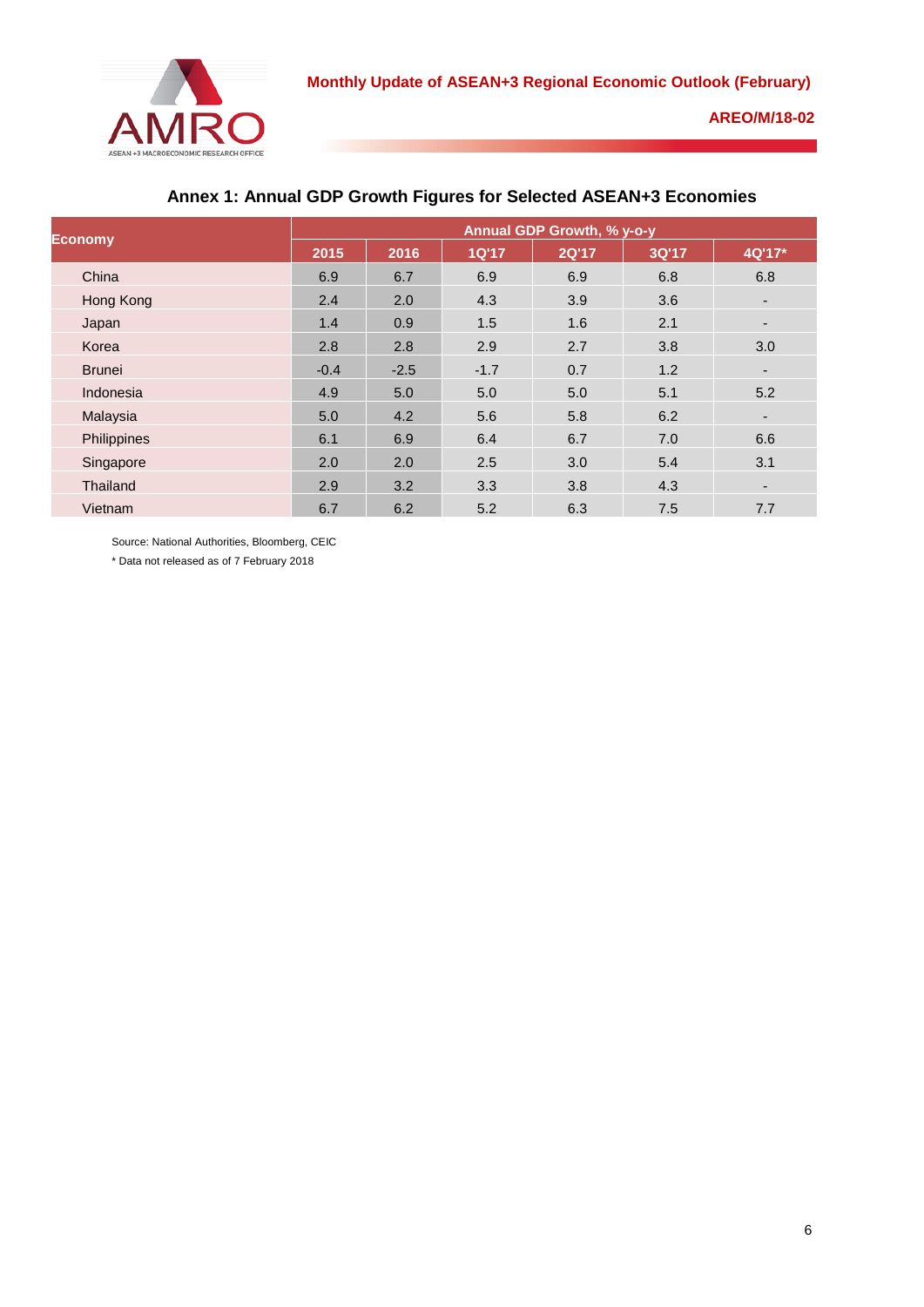



**Annex 2: Global Manufacturing PMI Heatmap** 

Note: These seasonally adjusted PMI readings are coded by colors:

- Darker shades of red in the reading denote readings further below (< 45) the diffusion level of 50; conversely, greener shades in the readings denote readings further above (> 55) the diffusion level of 50.
- The trend lines shown in the right-most column represent the PMI readings since January 2015, the red dots denote minimum and maximum points in that period.
- Global PMI is as aggregated by JP Morgan. China's PMI refers to Caixin/ Markit PMI.
- (\*) denotes whole economy PMI

Source: Markit, JP Morgan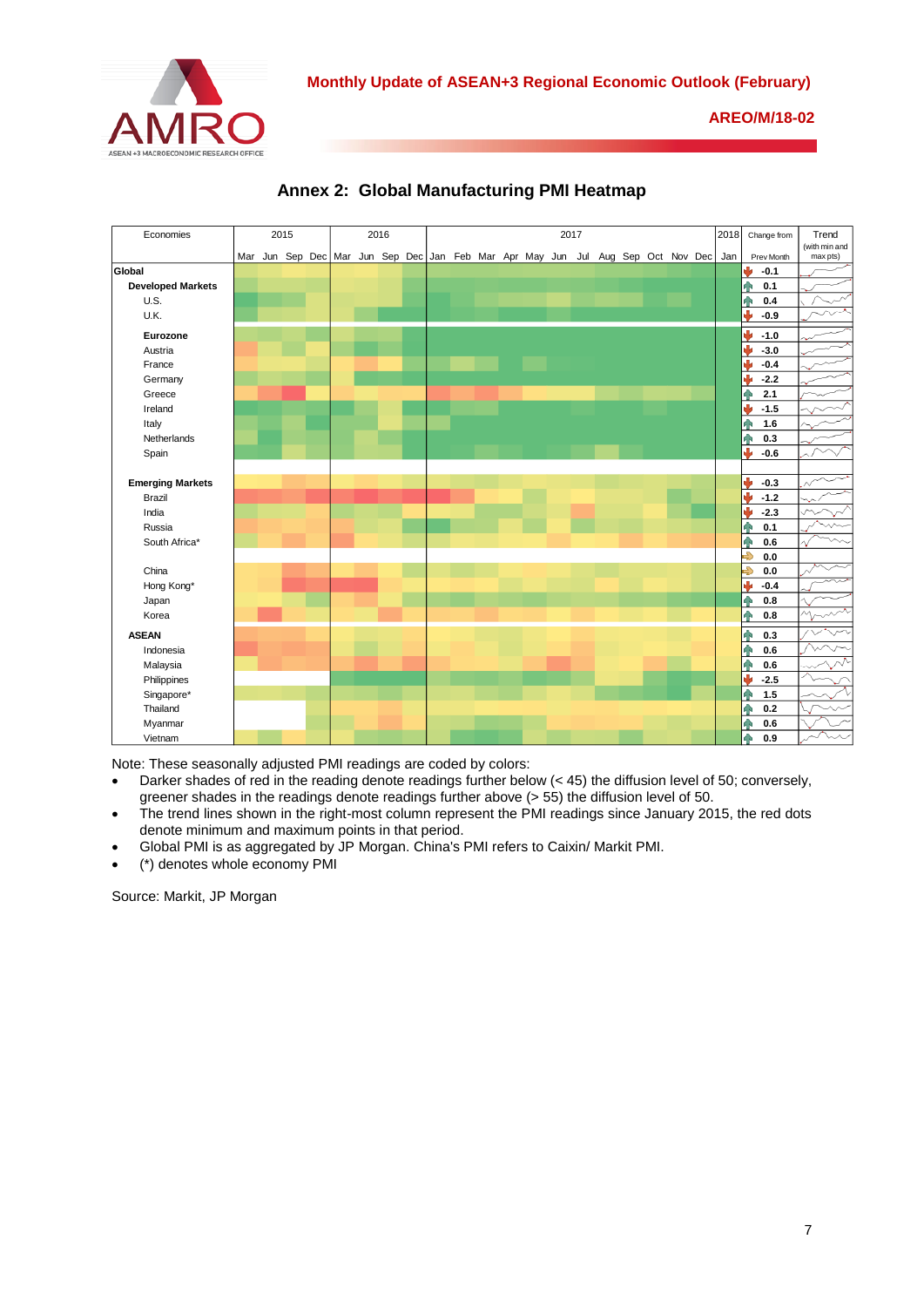

# **Annex 3: Major Policy Developments (1 January – 5 February 2018)**

| China               | [08 January 2018] The People's Bank of China (PBC) and the Bank of Thailand<br>(BOT) signed the Extension and Amendment Agreement to extend the Renminbi -<br>Thai Baht Bilateral Swap Agreement (BSA). Under this BSA, the amount of RMB<br>70 billion or THB 370 billion shall be made available for a period of 3 years.<br>[06 January 2018] China Banking Regulatory Commission (CBRC) published<br>"Entrusted Loan Management Rules for Commercial Banks". This is to further<br>regulate commercial banks' entrusted loan business, enhance risk management,<br>and to better serve the real economy. Under this rule, banks can only act as<br>intermediaries when arranging entrusted loans, and must not provide guarantees<br>or get involved in decision-making.<br>[05 January 2018] China Banking Regulatory Commission (CBRC) published<br>"Regulation on Commercial Banks' Equity Investors", aiming to enhance regulation<br>on commercial banks' shareholders, to regulate shareholders' behavior and to fill in<br>the regulatory gap. |
|---------------------|-----------------------------------------------------------------------------------------------------------------------------------------------------------------------------------------------------------------------------------------------------------------------------------------------------------------------------------------------------------------------------------------------------------------------------------------------------------------------------------------------------------------------------------------------------------------------------------------------------------------------------------------------------------------------------------------------------------------------------------------------------------------------------------------------------------------------------------------------------------------------------------------------------------------------------------------------------------------------------------------------------------------------------------------------------------|
| Hong Kong,<br>China | [10 January 2018] HKMA announced that the countercyclical capital buffer (CCyB)<br>for Hong Kong will increase to 2.50% with effect from 1 January 2019, from the<br>current 1.875%.                                                                                                                                                                                                                                                                                                                                                                                                                                                                                                                                                                                                                                                                                                                                                                                                                                                                      |
| Indonesia           | [18 January 2018] Bank Indonesia (BI) held the BI 7-day Reverse Repo Rate at<br>4.25%, while maintaining the Deposit Facility (DF) and Lending Facility (LF) rates<br>at 3.50% and 5.00% respectively. In addition to, BI also decided to accelerate the<br>implementation of average minimum reserve requirement ratios as a follow up on<br>the monetary policy operational framework reform and refined the macroprudential<br>policy by implementing two regulations to encourage bank intermediation function.                                                                                                                                                                                                                                                                                                                                                                                                                                                                                                                                       |
| Japan               | [23 January 2018] The Bank of Japan decided to keep the short-term policy rate<br>unchanged at negative 0.10% and the 10-year yield target around 0.00%.                                                                                                                                                                                                                                                                                                                                                                                                                                                                                                                                                                                                                                                                                                                                                                                                                                                                                                  |
| <b>Korea</b>        | [18 January 2018] Monetary Policy Board of the Bank of Korea (BOK) decided to<br>keep policy rates unchanged at 1.50%.                                                                                                                                                                                                                                                                                                                                                                                                                                                                                                                                                                                                                                                                                                                                                                                                                                                                                                                                    |
| <b>Malaysia</b>     | [25 January 2018] Bank Negara Malaysia (BNM) raised the overnight policy rate<br>(OPR) by 25 bps to 3.25%.                                                                                                                                                                                                                                                                                                                                                                                                                                                                                                                                                                                                                                                                                                                                                                                                                                                                                                                                                |
| <b>Myanmar</b>      | [30 January 2018] Central Bank of Myanmar kept interest rates unchanged and<br>announced that there are no plans to change existing rates until 2020. The Central<br>Bank Rate is 10.00% p.a. The minimum Bank Deposit Rate is 8% p.a., while the<br>maximum Bank Lending Rate is 13.00% p.a.                                                                                                                                                                                                                                                                                                                                                                                                                                                                                                                                                                                                                                                                                                                                                             |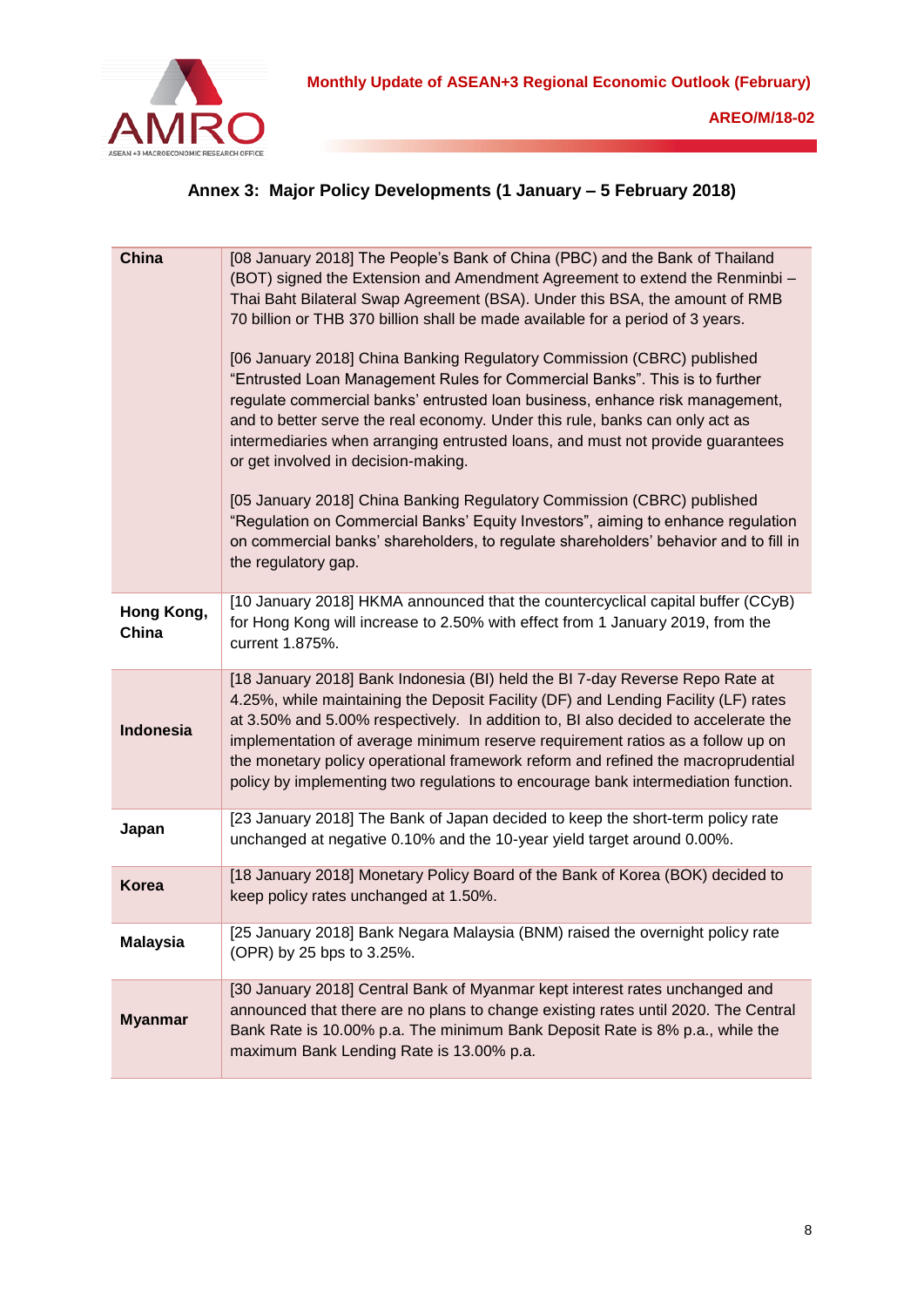**Monthly Update of ASEAN+3 Regional Economic Outlook (February)**



# **Feature: U.S. Tax Reform and Implications on Regional Emerging Markets**

# **Main Provisions in TCJA**

U.S. President Trump signed the Tax Cuts and Jobs Act (TCJA) into law on 22 December 2017. The TCJA is the most significant tax reform since the 1980s, through lowering personal income and corporate taxes, as well as moving from a worldwide to a partially territorial system of international taxation (see Table 1).

While the cuts in personal income tax rates are marginal and would mostly expire at end of 2025, the **cut in corporate income tax from 35 percent to 21 percent is large and permanent**.

The other significant change is the **move from a worldwide system of international taxation to a territorial system**, where corporates would be taxed only on income earned within the U.S. The territorial system is only partial as there are provisions that continue to tax U.S. multinational companies' (MNCs) accumulated income parked overseas.

# **Potential Macroeconomic Spillover Channels to ASEAN+3 Region**

The TCJA could have macroeconomic spillover effects on emerging markets, including on the ASEAN+3 region, through three main channels:

- a. **Raising U.S. economic growth** through tax cuts boosting U.S. domestic consumption and investment;
- b. Through **increasing the U.S. budget deficit** in future, raising U.S. Treasury yields and pulling up sovereign yields globally; and
- c. If the U.S. Federal Reserve ("Fed") assesses U.S. inflationary pressures to rise as a result of TCJA, the **Fed may raise policy rates at a faster pace** than the expected three rate hikes in 2018. This would tighten global financial conditions faster than expected and if not well communicated by the Fed, may trigger capital outflows from emerging markets.

### **Table 1. Key Tax Changes in TCJA**

### **Personal Income Taxes**

- Lowers most personal income tax rates, including the top marginal rate from 39.6 percent to 37 percent. Retains the current seven-bracket structure, but bracket widths are modified.
- The majority of individual income tax cuts are temporary and would expire on 31 December 2025.

### **Corporate Taxes**

- Lowers the corporate income tax rate permanently from **35 percent to 21 percent**, starting in 2018.
- Allows full and immediate expensing of short-lived capital investments for five years.
- Limits the deductibility of net interest expense to 30 percent of earnings before interest, taxes, depreciation, and amortization (EBITDA) for four years, and 30 percent of earnings before interest and taxes (EBIT) thereafter.

### **International Taxation**

- Moves from a worldwide system of taxation to a **territorial system**, where corporates are taxed only on income earned within the U.S.
- To prevent erosion of tax revenue during the transition, there are provisions that would have a one-off effect on U.S. MNCs through taxing their accumulated earnings abroad.

Source: AMRO's compilation from U.S. official sources.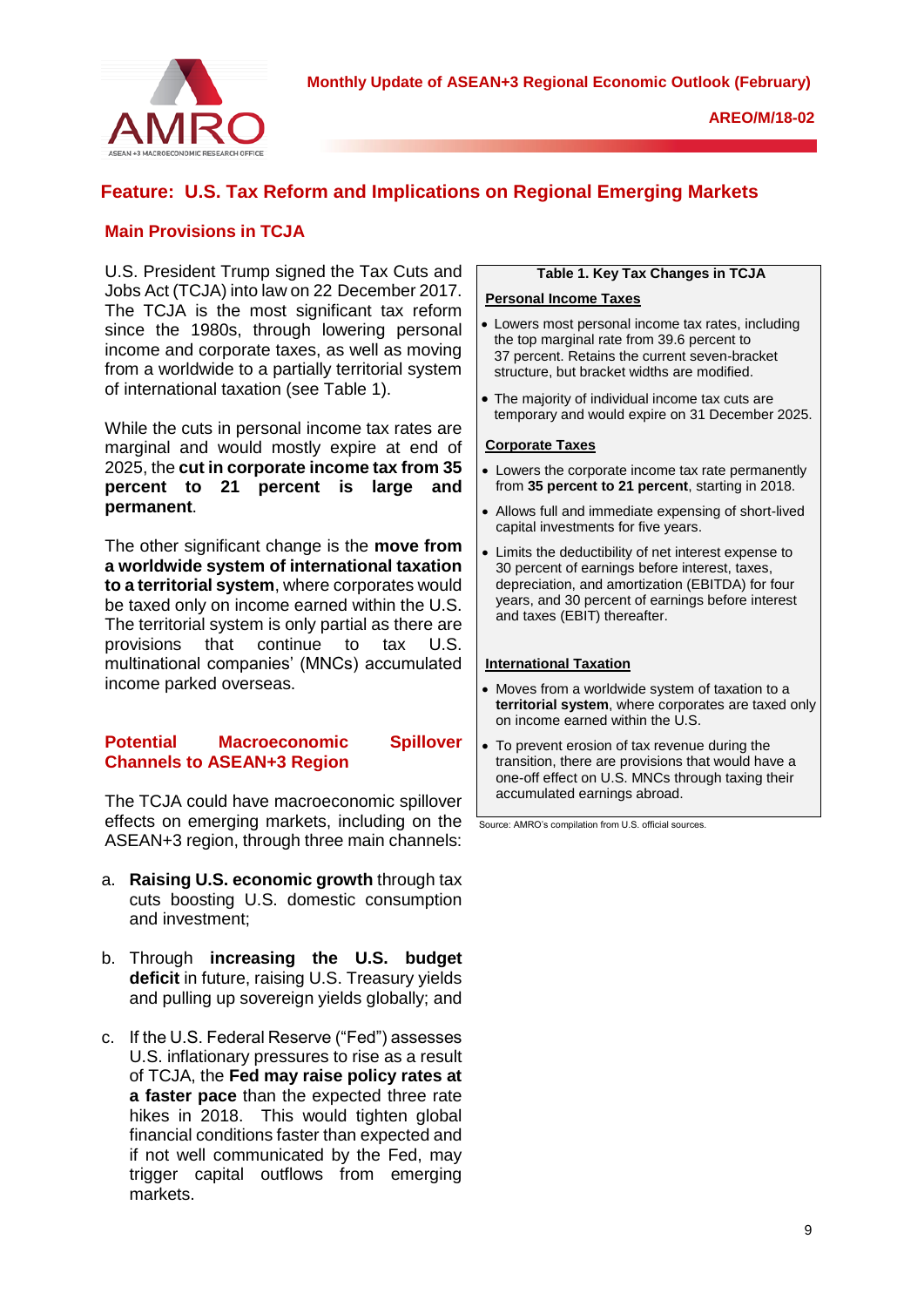

**AREO/M/18-02**

Of these three channels, the first channel of boosting U.S. economic growth would be positive, while the other two are potentially negative to the region.

a. Limited boost expected to U.S. economic growth

The U.S. Congress' Joint Committee on Taxation estimates that the TCJA would increase **real GDP growth annually on average by about 0.7 percentage points**  relative to baseline growth in the decade ahead.<sup>2</sup> Private sector consensus forecasts are lower, with the estimated boost ranging from  $+0.2$  to  $+0.4$  percentage points (Figure 1).

The **potential upside to U.S. economic growth is limited** as the economy is near full employment.

b. Projected rise in U.S. budget deficit may pull up U.S. Treasury yields further

The TCJA is not revenue-neutral and is projected to **increase the U.S. budget deficit by USD 1.456 trillion cumulatively in the first ten years** (2018-27). Thereafter, the rise in budget deficit will taper off as personal income tax cuts expire (Figure 2).

This increase in the budget deficit may be ameliorated by positive supply-side response, whereby the increase in economic growth will increase tax revenue collections. The U.S. Joint Committee on Taxation estimates that after accounting for positive supply-side effects, TCJA will still increase the budget deficit increase by USD 1.071 trillion cumulatively over 2018-27 (Figure 3).

Markets have largely priced in the projected increase in the U.S. budget deficit through rising U.S. Treasury yields, which have

**Figure 1. U.S. Real GDP Growth with Estimated Boost from TCJA**







Source: Congressional Budget Office, Joint Committee on Taxation

**Figure 3. Estimated Annual Change in U.S. Budget Deficit Under the TCJA (2018-2027)**



<sup>1</sup> <sup>2</sup> Joint Committee on Taxation, Macroeconomic Analysis of the Conference Agreement for H.R. 1, the "Tax Cuts and Jobs Act" (JCX-69-17), 22 December 2017 [\(www.jct.gov\)](http://www.jct.gov/).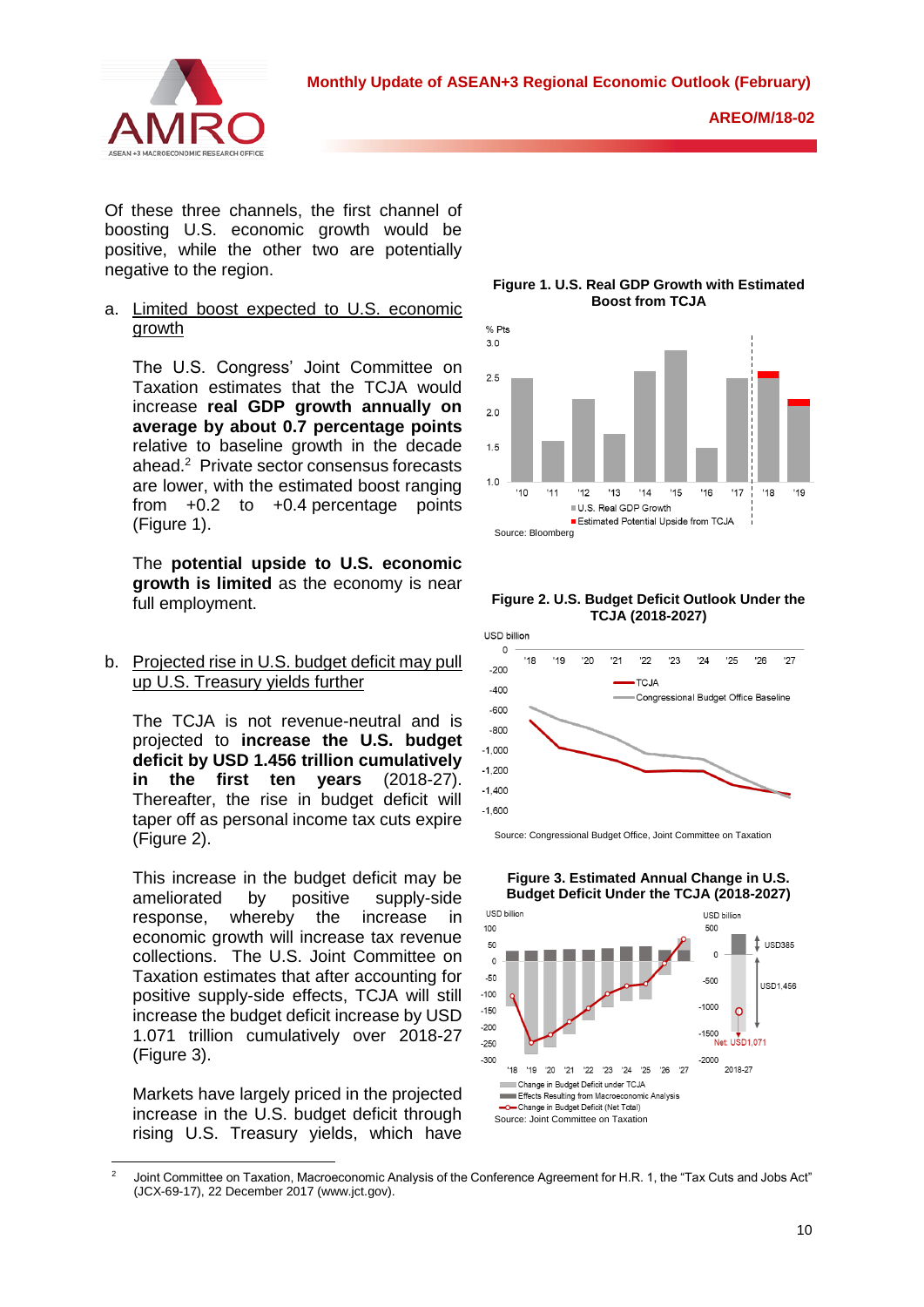

been rising since the beginning of 2018 (Figure 4).

### c. Fed response: maintain pace of rate hikes

Although U.S. Treasury yields have risen, global financial conditions have not tightened excessively as the Fed signalled its intention to maintain its pace of three rate hikes in 2018. At an FOMC press conference, Fed Chair Yellen noted that:

*"…my colleagues and I are in line with the general expectation among most economists that the type of tax changes that are likely to be enacted would tend to provide some modest lift to GDP growth in the coming years…"*

*Fed Chair Yellen, 13 December 2017*

The Fed also noted that expectations of changes to fiscal policy over the past year have been reflected in financial market conditions.

Overall assessment of potential macroeconomic spillovers

With the limited boost to U.S. economic growth from TCJA, positive spillovers to the region through increased U.S. demand for exports would be limited. The potential negative spillovers from sharp spikes in U.S. Treasury yields and a faster-than-expected pace of U.S. Fed rate hikes have also not materialised, but these are risks that bear watching as the macroeconomic impact of TCJA becomes clearer.

### **Potential Impact on U.S. MNCs' Activities Overseas**

In addition to these macroeconomic channels, **the TCJA may potentially change the tax considerations of U.S. MNCs in investing or parking their earnings overseas, although rates of return on good investment opportunities in host countries, such as in Asia, may continue to outweigh tax savings under TCJA.**



**Figure 4. Rising U.S. Treasury Yields**

Source: Bloomberg